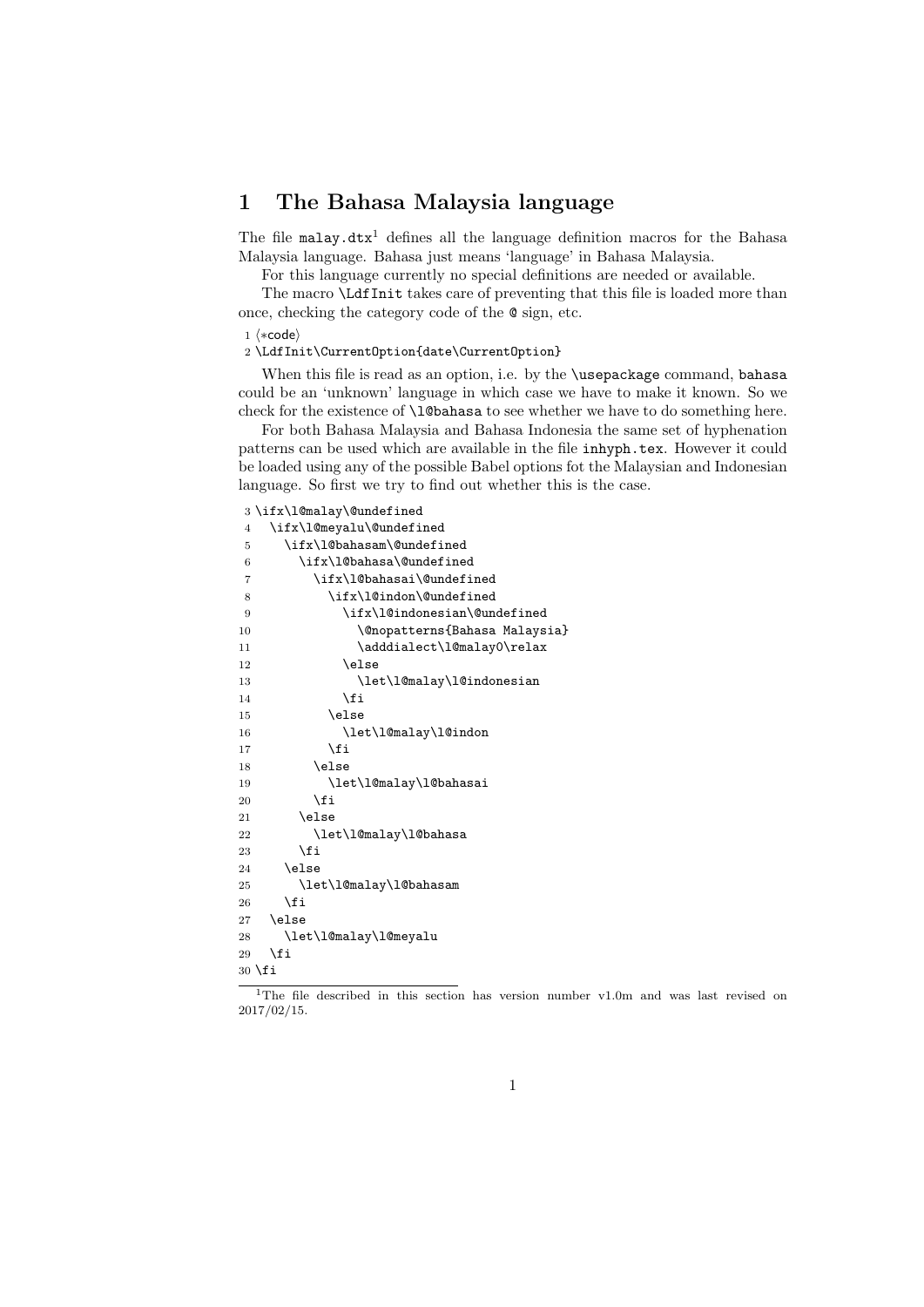Now that we are sure the \l@malay has some valid definition we need to make sure that a name to access the hyphenation patterns, corresponding to the option used, is available.

- \expandafter\expandafter\expandafter\let
- \expandafter\csname
- \expandafter l\expandafter @\CurrentOption\endcsname
- \l@malay

The next step consists of defining commands to switch to (and from) the Bahasa language.

\captionsbahasam The macro \captionsbahasam defines all strings used in the four standard documentclasses provided with L<sup>AT</sup>FX.

\@namedef{captions\CurrentOption}{%

- \def\prefacename{Prakata}%
- \def\refname{Rujukan}%
- \def\abstractname{Abstrak}% (sometime it's called 'intisari'
- % or 'ikhtisar')
- \def\bibname{Bibliografi}%
- \def\chaptername{Bab}%
- \def\appendixname{Lampiran}%
- \def\contentsname{Kandungan}%
- \def\listfigurename{Senarai Gambar}%
- \def\listtablename{Senarai Jadual}%
- \def\indexname{Indeks}%
- \def\figurename{Gambar}%
- \def\tablename{Jadual}%
- \def\partname{Bahagian}%
- % Subject: Perkara
- % From: Dari
- \def\enclname{Lampiran}%
- \def\ccname{sk}% (short form for 'Salinan Kepada')
- \def\headtoname{Kepada}%
- \def\pagename{Halaman}%
- % Notes (Endnotes): Catatan
- \def\seename{sila rujuk}%
- \def\alsoname{rujuk juga}%
- \def\proofname{Bukti}%
- \def\glossaryname{Istilah}%
- }

\datebahasam The macro \datebahasam redefines the command \today to produce Bahasa Malaysian dates.

\@namedef{date\CurrentOption}{%

- \def\today{\number\day~\ifcase\month\or
- Januari\or Februari\or Mac\or April\or Mei\or Jun\or
- Julai\or Ogos\or September\or Oktober\or November\or Disember\fi
- 66 \space \number\year}}